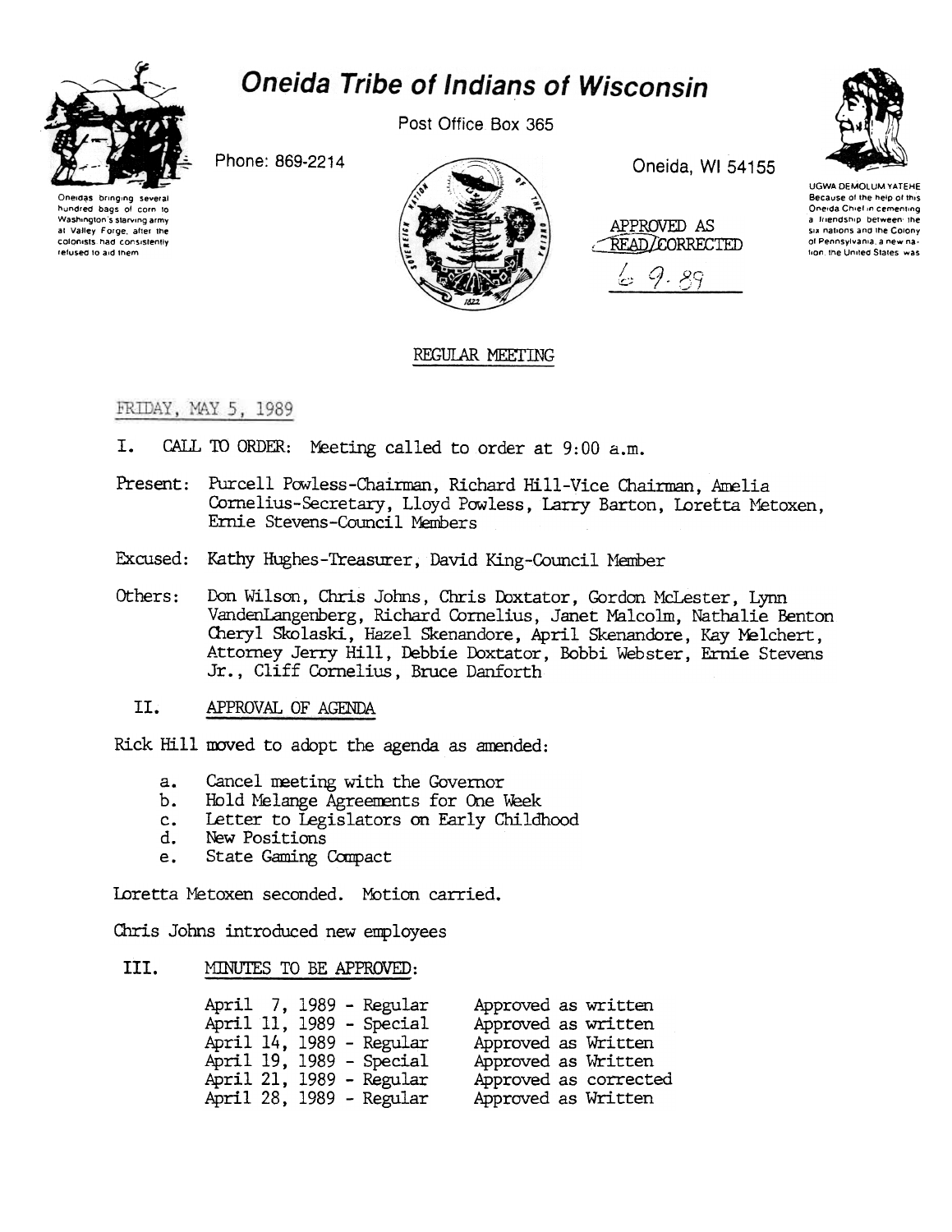ONEIDA TRIBE OF INDIANS OF WISCONSIN REGULAR MEETING - MAY 5, 1989 Page 2

#### IV. TABLED/UNFINISHED BUSINESS

Underwood, Neuhaus & Co., Certificate & Resolution - Lynn  $1)$ VandenLangenberg

Amelia Cornelius moved to take from the Table the Resolution on Certificate of Deposit with Underwood and Neuhaus. (Resolution #5-5-89-A) Larry Barton Seconded. Motion carried.

Loretta Metoxen moved to refer to legal counsel for review, Larry Barton seconded. Rick Hill opposed. Motion carried.

#### $V_{\perp}$ REPORTS:

# A. HUMAN RESOURCES

- Personnel Policy Exception for OTS Board: Follow-up meeting is requested 1. with the Oneida Tribal School Board to discuss the recent action directing Supervisors to allow School Board Members to attend School Board activities.
- $\frac{2}{2}$ . INFO: Hiring of Custodial Pool - 10 qualified applicants
- INFO: Hiring of Switchboard Operator/Mail Clerk Nathalie Benson
	- $B<sub>1</sub>$ GERMANY UPDATE - L. Gordon McLester

98 people committed to attend as of this date. Anticipate another 25-50 more. July 28 is the deadline for the balance due for the airfare. Sonja gave a presentation on the planned events in Germany.

#### $C_{\star}$ INFO-OFFICIAL STATEMENT ON TREATY RIGHTS BY ONEIDA TRIBE

This statement will be advertised in the Green Bay Press, the Appleton Post Cresent, and the Milwaukee Journal this weekend. This is in response to the Spearfishing issues in Northern Wisconsin.

- $D<sub>z</sub>$ INFORMATION - TRAVEL REPORTS:
- $1)$ Lloyd Powless - Tribal Liaison meeting, WIRC meeting and AIICEB Meeting
- Larry Barton Daiwa Securities Seminar  $2)$
- $3)$ Kathy Hughes - Radisson Marketing Workshop
	- VI. NEW BUSINESS
		- A. RESOLUTIONS
			- Wildlife & Parks Resolution  $#5-5-89-B$  Debbie Doxtator  $\mathbf{T}$

WHEREAS, the Oneida Tribe of Indians of Wisconsin is a governing body eligible to apply for contracts and grants with the Bureau of Indian Affairs, and

WHEREAS, the Oneida Tribe of Indians of Wisconsin has determined that it will exercise this ability by applying for a Parks and Wildlife Contract with the Bureau of Indian Affairs.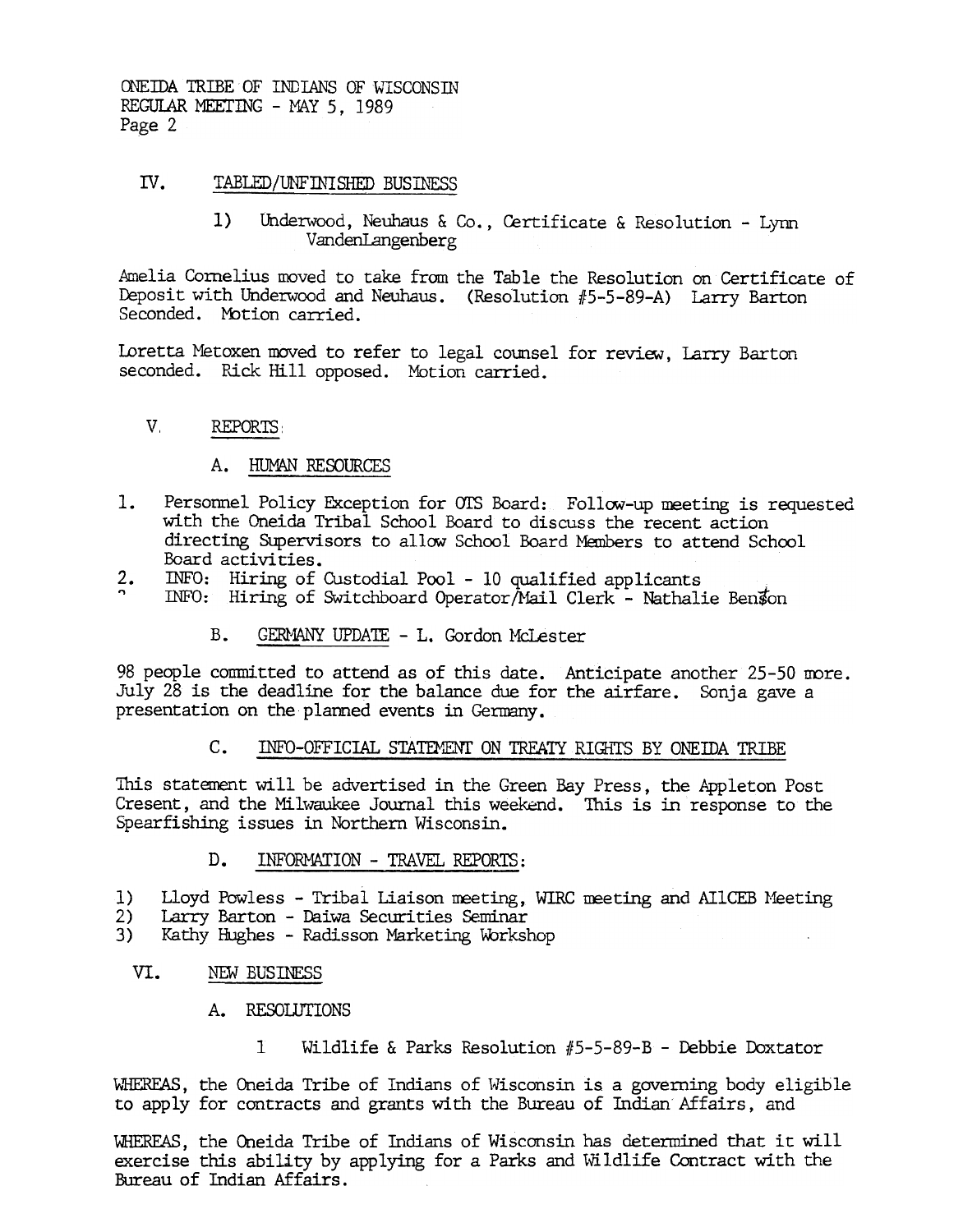ONEIDA TRIBE OF INDIANS OF WISCONSIN REGULAR MEETING - MAY 5, 1989 Page 3

## RESOLUTION  $#5-5-89-B$  (Continued)

NOW, THEREFORE BE IT RESOLVED: that the Oneida Tribe hereby desires to contract with the Bureau of Indian Affairs during the 1989 Fiscal Year for funds to provide for the management and conservation of Parks and Wildlife on the Oneida Reservation in the amount of \$57,800.00.

BE IT FURTHER RESOLVED: that the Oneida Tribal Chairman is authorized to negotiate and execute the contract and any amendments thereto as necessary for the continuation of the contract, and

BE IT FURTHER RESOLVED: that the authorities granted herein shall be effective until such a time as the Oneida Tribal Governing Body takes further action by resolution.

Ioretta Metoxen moved to adopt, Larry Barton seconded. Motion carried.

2. Arlinda Locklear Nomination for Honorary Doctorate of Humane Letters Resolution  $#5-5-89-C$  - Bob Christjohn

WHEREAS, the Oneida Tribe of Indians of Wisconsin has been working on New York Land Claims for approximately a decade, and

WHEREAS, the Oneida Tribe of Indians of Wisconsin has been represented by Arlinda Locklear in the Oneida New York land claims, and

WHEREAS, Arlinda Locklear has demonstrated a dedicated professional and personal effort to bring the Oneida Tribe of Indians of Wisconsin land claims to a satisfactory conclusion, and

WHEREAS, Arlinda Locklear has not only demonstrated a complete legal argument for the Oneida position which has been heard in the United States Supreme Court--her personal interest in the Oneida Community has enabled various community members to work with this complex constitutional issue which will positively effect' future Oneida generations.

NOW. 'lHEREFORE BE IT RESOLVED: that the Oneida Tribe of Indians of Wisconsin endorse Arlinda Locklear's recent nomination for an honorary Doctorate of Human Letters by the state University of New York.

BE IT FURTHER RESOLVED: that the Oneida Tribe of Indians of Wisconsin would assure the State University of New York that Arlinda Locklear is most deserving of sudh a distinguished honor, it is evident her personal adhievements are a credit to the legal profession and her high standards will assure the University that the honor will be carried with eminent character.

Ernie Stevens moved to adopt, Rick Hill seconded. Motion carried.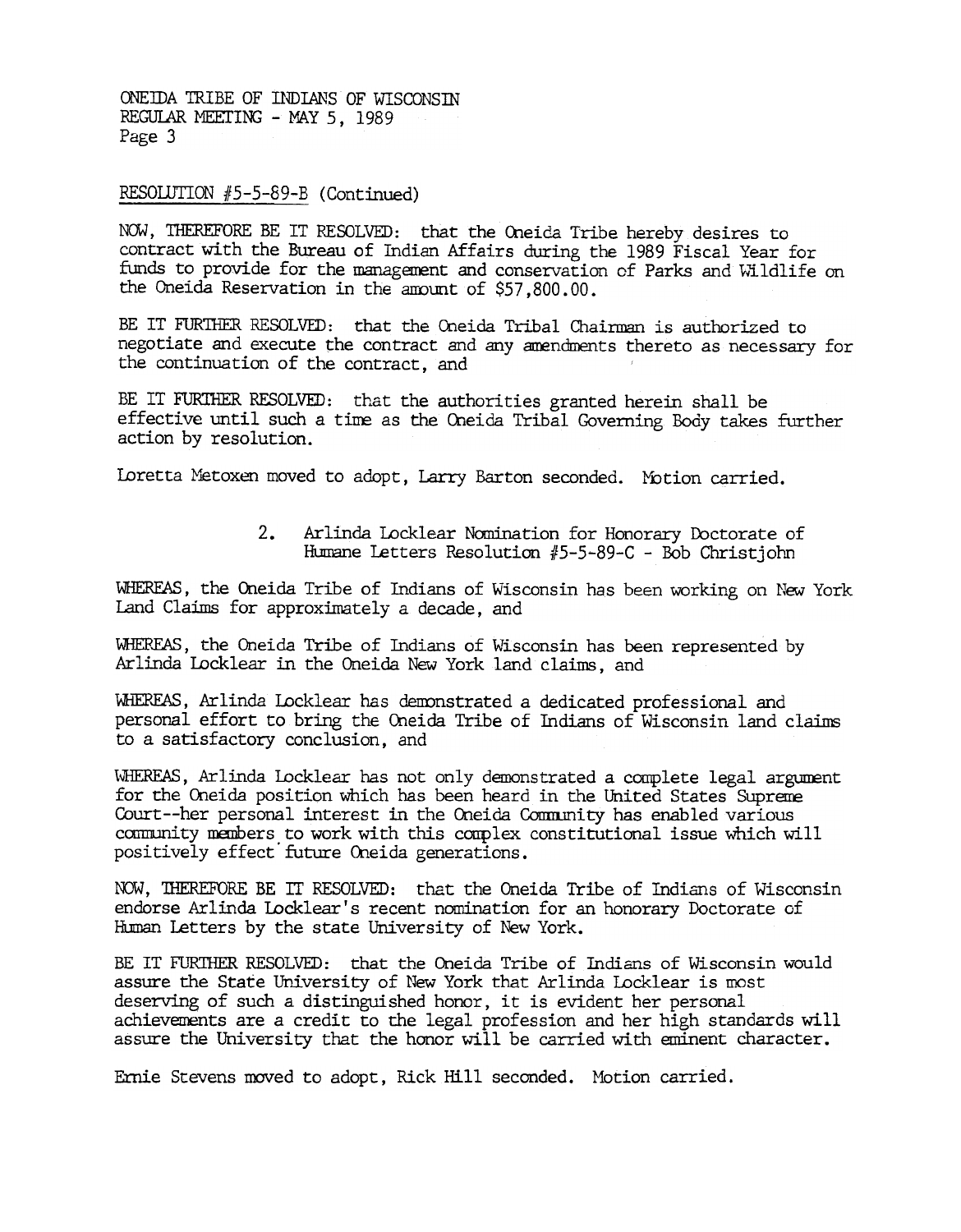ONE IDA TRIBE OF INDIANS OF WISCONSTN REGULAR MEETING - MAY 5, 1989 Page  $\sharp$ 

- B. REQUESTS:
	-

Toni Stevens requests to use tribal van for trip to Mount Senario College with students. Rick Hill moved to approve, Larry Barton seconded. Motion carried. Ernie Stevens abstained.

4 Bingo Passes for Employee Health Fund, FUnd Raiser

Rick Hill moved to approve of 4 bingo passes, Amelia Cornelius seconded. Motion carried.

- 
- The Figure 10. Repubblished Use Toni Stevens reduction the Resort for Tribal Vehicle Use Toni Stevens reductions. Rich Hill moved to spread to spread the Hill moved in Experimentation of the Hill moved of the Hill mov 3. Land Committee Recommendations of April 24, 1989<br>
2. Redstone Kursey: The Land Committee Recommends to modify least<br>priority of the Unit of the Committee Recommission of the principal properties of the<br>special beginner a. Redstore Nixray: The Land Committee Recommends to motify lease to all<br>other tius contribute a stockar formed in 1991, no agriculture leases are<br>before extending, has option to remed in 1991, no agriculture leases are<br>de Melchert to construct a storage facility. Terms: Wait until lease is up before extending, has option to renew in 1991, no agriculture leases go beyond 5 years. Use Tribal equipment and dirt to level areas and make catch basin. Donate 1st tree dug to Arbor Day celebration. Rick Hill moved to approve, Ernie Stevens seconded. Notion carried.
	- Manders with a 5 year plan. 13 acres at \$11.00 per acre. Larry Barton roved to approve, Ernie Stevens seconded. I.oretta Metoxen opposed, Amelia Cornelius abstained. Mbtion carried.
	- Committee approved putting into ASCS program approximately 42 acres prior to and then contingent upon the lease fee being approved.
	- d. Agriculture Soil Conservation Stabilization -Lloyd Powless moved to approve, Ernie Stevens seconded. Loretta Metoxen abstained. Motion
	- Phillip & Michelle Cornelius lease application previously approved.

## OEI Board Recommendation

b. The Land Committer recommends approval of an agricultural lease for AI moved to approve, Franciscon Seconded. Loretta Metoxen opposed, Arelia Cornelius abstained. Motion carried.<br>
C. Fat Cornelius lease - still need to c. Fat Cornelius lease - still need to measure the acreage. The Land Committee approved putting into ASCS program approximately 42 acre<br>to and then contingent upon the lease fee being approved.<br>d. Agriculture Soil Conserva Oneida Environmental Board membership. Amelia Cornelius moved to approve the recommendation of Lee McLester for the Oneida Environmental Board. 4 members for, Loretta Metoxen and Rick Hill opposed. Motion carried. Loretta Metoxen felt that the person recommended should have a background in science and

5 Museum Board Resignation - Judi Jourdan

Lloyd Powless moved to accept the resignation and to post the vacant position. Ernie Stevens seconded. Rick Hill opposed. Larry Barton abstained. Motion carried.

Lloyd Powless moved to refer the problems stated in the resignation to Thelma McLester, Larry Barton seconded. Motion carried.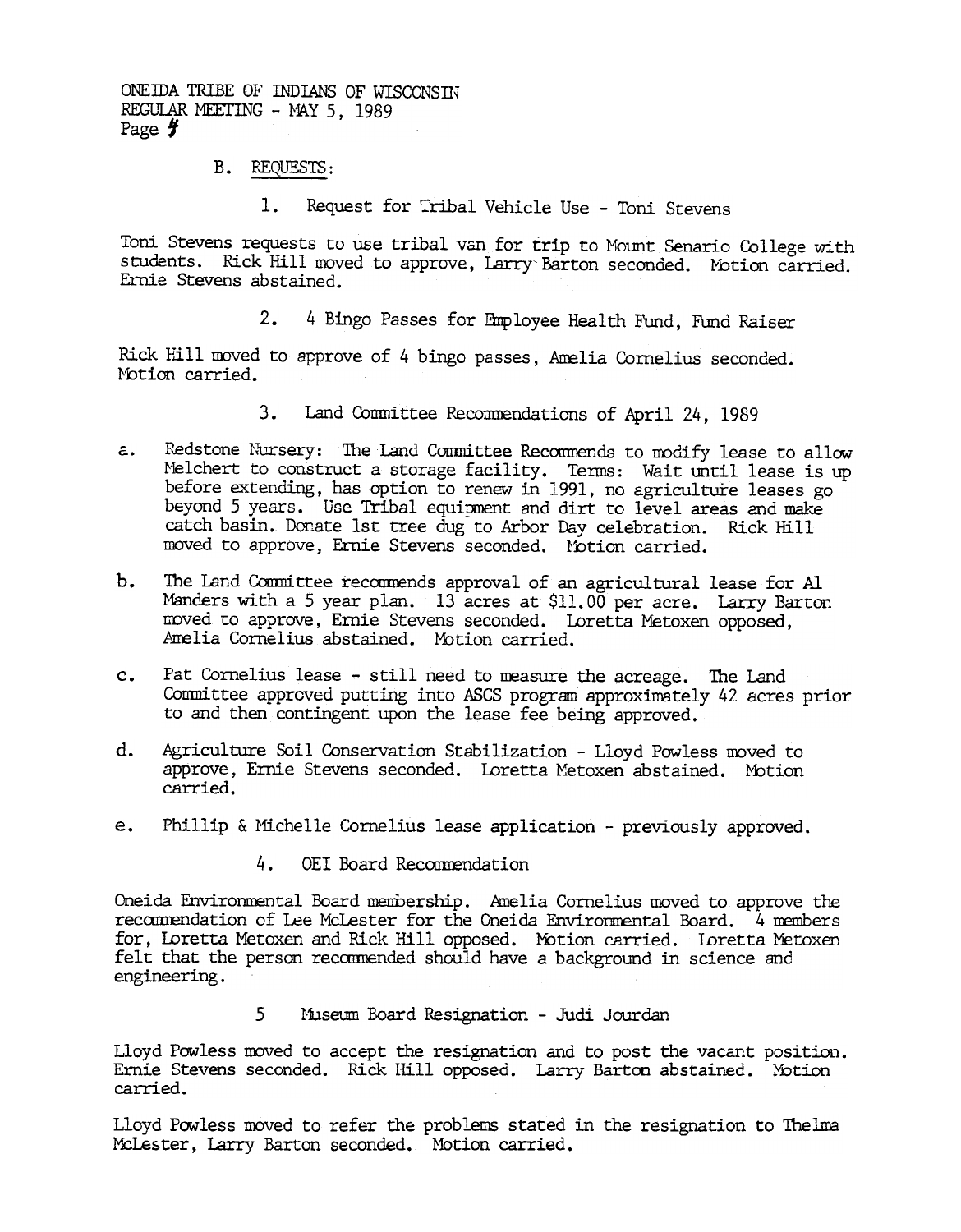ONEIDA TRIBE OF INDIANS OF WISCONSIN REGULAR MEETING - MAY 5, 1989 Page 5

#### 6. Invitation of Seymour High Graduates

Lloyd Powless will follow-up on the invitation.

 $7.$ Volunteer Recognition Ceremony Larry Barton moved to refer to the Commission on Aging for a recommendation Rick Hill seconded. Motion carried.

> $8<sub>z</sub>$ Buck Martin Request of Support

Mr. Martin requests support for the Creation of a Wisconsin Department of Tourism. Ernie Stevens moved to support the Governors formation of this department. Lloyd Powless seconded. Motion carried.

> q. AISC Nominations

American Indian Studies Committee request for names for nominations. Ernie Stevens moved to have the Chairman select three names for the Committee from the Business Committee and Tribal Attorneys, and submit them for nominations. Larry Barton seconded. Motion carried.

Meeting in Red Cliff with Governor & Legislators

Request for Use of Oneida Ball Diamond - Adam Webster

Request is to use tribal ball fields for a rally. Rick Hill moved to table until Adam Webster is present. Amelia Cornelius seconded. Rick Hill withdrew his motion and moved to defer this request to Lloyd Powless for action. Amelia Cornelius seconded. Motion carried. Attorney Jerry Hill will assist in discussion.

- C. CONTRACTS/AGREEMENTS
	- $1)$ Agreement - Melange Computer Services, Inc. - Deferred for one week.
	- $2)$ Agreement II - Melange Computer Services, Inc. - Deferred for one week.
	- $3)$ Energy Conservation Loan Agreement

Energy Conservation Loan for Anna John Nursing Home to improve the heating and air circulation. Savings from the system will be used to pay off the loan. Larry Barton moved to approve, Amelia Cornelius seconded. Motion carried.

- D. TRAVEL/VACATION
- $1)$ Travel: 'Loretta Metoxen to Haskell Indian Jr. College for Board of Regents Meeting, May 8-10, 1989. No Cost to Tribe. Rick Hill moved to approve, Ernie Stevens seconded. Loretta Metoxen abstained. Motion carried.